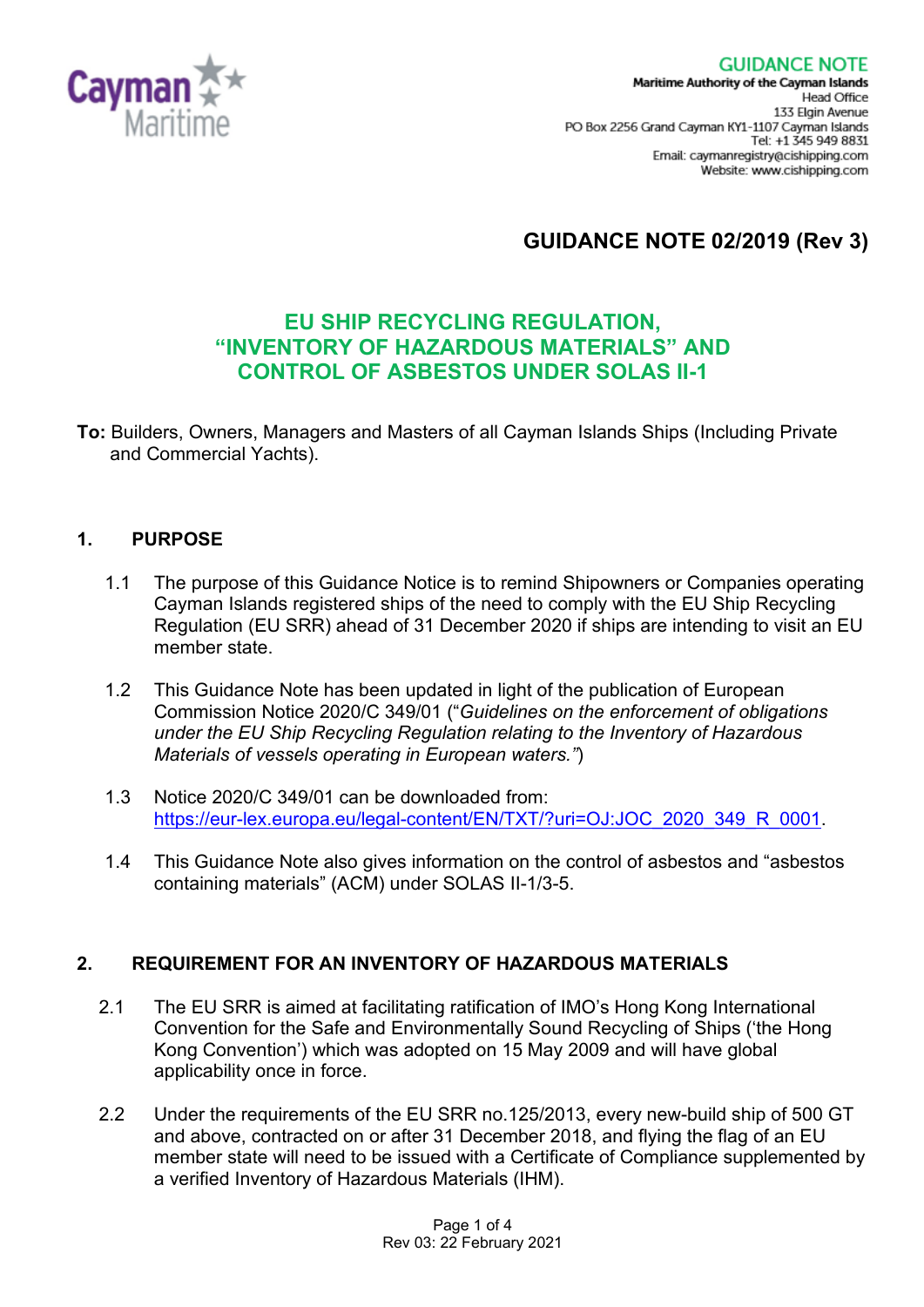2.3 By 31 December 2020 any ship of 500 GT and above of any flag calling at an EU port or anchorage will need to have a Certificate of Compliance (if EU) or Statement of Compliance (if non-EU) supplemented by a verified IHM.

## **3. THE EU REGULATION AND GUIDANCE**

3.1 The EU SRR no.125/2013 can be downloaded from:

<https://eur-lex.europa.eu/LexUriServ/LexUriServ.do?uri=OJ:L:2013:330:0001:0020:EN:PDF>

3.2 The European Maritime Safety Agency (EMSA) has published **'Guidance on the Inventory of Hazardous Materials'** which can be downloaded from:

<http://www.emsa.europa.eu/implementation-tasks/environment/download/4683/3003/23.html> or <http://www.emsa.europa.eu/implementation-tasks/environment/150-ship-recycling.html>

## **4 VERIFICATION & CERTIFICATION**

- 4.1 The Cayman Islands have delegated authority for the verification of compliance for both the HKC and EU SRR to its Recognized Organizations (i.e. Class Societies – ABS, BV, ClassNK, DNV-GL, LR and RINA).
- 4.2 Please contact an approved Recognized Organization for further advice.

#### **5 EC NOTICE 2020/C439/01**

- 5.1 This notice recognises that the lockdown measures and widespread travel restrictions which were introduced to control Covid-19 have prevented many ship owners (or their agents) from producing the IHM in the first instance, but also inhibited flag State surveyors and Recognized Organizations from verifying and certifying the IHMs.
- 5.2 Two scenarios are considered in the Notice –

#### 5.2.1 **Vessels without a valid IHM and / or accompanying certificate.**

In all such cases where the failure to carry a valid IHM and/or the necessary certificate is involved, there is a burden of proof on the owner/master, who needs to provide evidence that all possible measures were taken to undertake the work and get the certification required.

#### 5.2.2 *Vessels with a semi-completed IHM with the Statement of Compliance (for non-EU Flagged ships), that does not contain on-board (either targeted or random) sampling.*

In this case the vessel may call at an EU port or anchorage after 31 December 2020 with an IHM and associated certificate on-board, but the IHM was prepared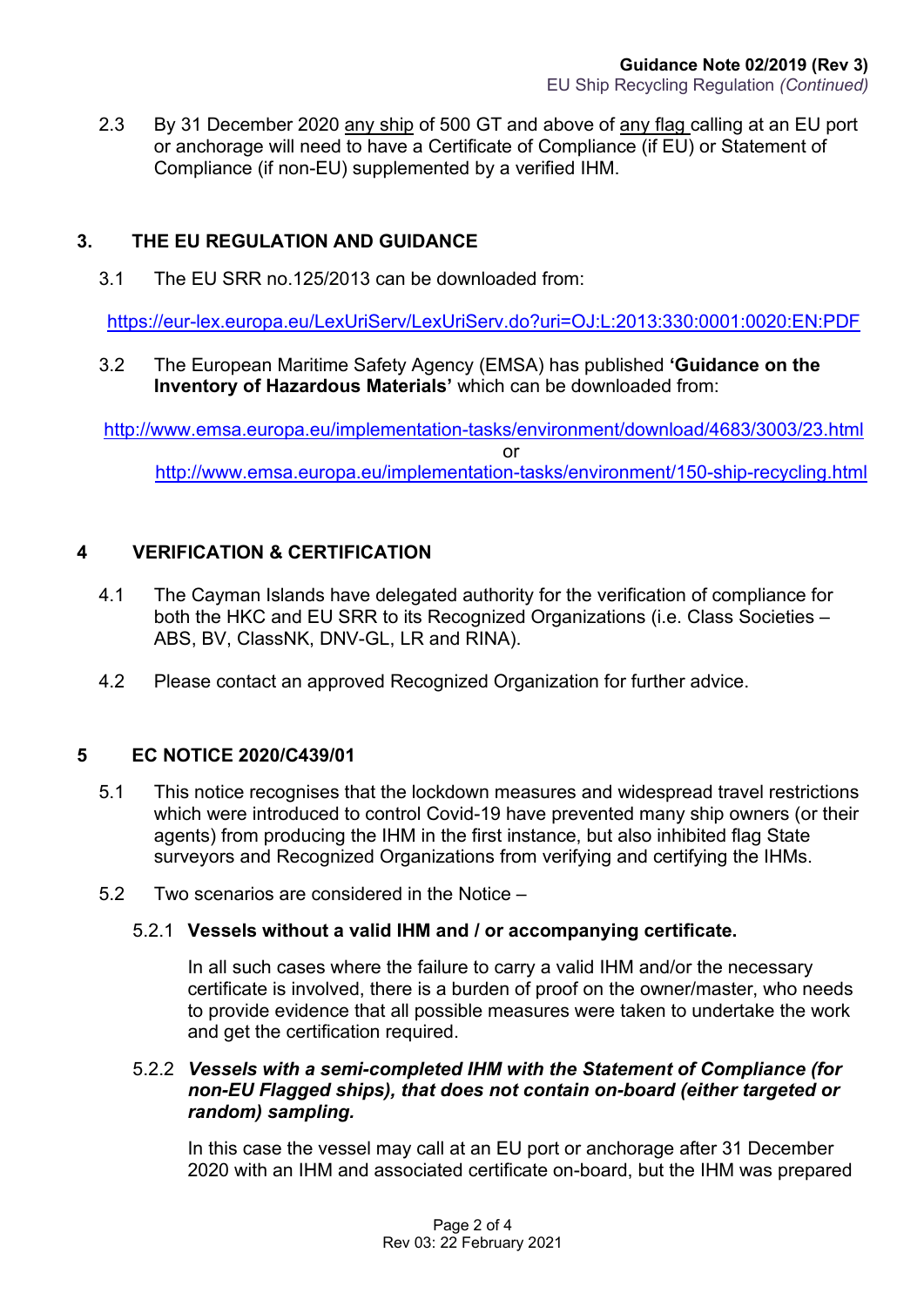remotely without any on-board sampling. This situation may arise as the on-board surveys that should have been undertaken to support the IHM could not be done because of the restrictions on inspecting a vessel during the Covid-19 pandemic.

In all such cases where a certificate is based on an IHM without the on-board sampling element, the IHM should in principle not be acceptable as it is not complete. However, considering that since March 2020 there has been little or no opportunity for surveyors to go on-board ships and undertake these surveys, such a remote survey/sampling could be exceptionally accepted, if there is evidence that the flag State has agreed to this.

#### 5.3 **This Guidance Note may be presented as evidence that the Cayman Islands flag state agrees to remote survey/sampling subject to the agreement of the Recognized Organization responsible for verifying and certifying the IHM.**

5.4 A copy of the Recognized Organization's agreement should be kept with the documented plans and arrangements on board until such time as the qualified sampler attends the vessel to complete the IHM.

## **6 ASBESTOS CONTAINING MATERIALS ('ACMs') – SOLAS II-1/3-5**

- 6.1 SOLAS Regulations permit ACMs to be on board a vessel depending on their date of installation, as follows:
	- Ships constructed before 1st July 2002 are permitted to have existing ACMs installations on board.
	- Between 1st July 2002 and 31st December 2010, new installations of ACMs are only permitted on ships for the following specified purposes:
		- $\circ$  Vanes used in rotary compressors and rotary vane vacuum pumps;
		- $\circ$  Watertight joints and linings used for the circulation of fluids when, at high temperature (in excess of  $350^{\circ}$ C) or pressure (in excess of 7 x 106 Pa), there is a risk of fire, corrosion or toxicity; and
		- $\circ$  Supple and flexible thermal insulation assemblies used for temperatures above 1000°C.
	- From 1st January 2011, new installation of ACMs on board all ships is prohibited.
- 6.2 Two scenarios are considered in the Notice –

#### **Scenario 1 - ACM installation in compliance with the regulations**

6.2.1 If the ACM installation was made in compliance with the above regulations then it is not necessary to remove the ACM as long as it does not pose a risk to health and no exemption is required. However, the ACM should be managed and crew should be aware of the dangers of asbestos and should know how to deal with asbestos in case disturbance of the ACM cannot be avoided.